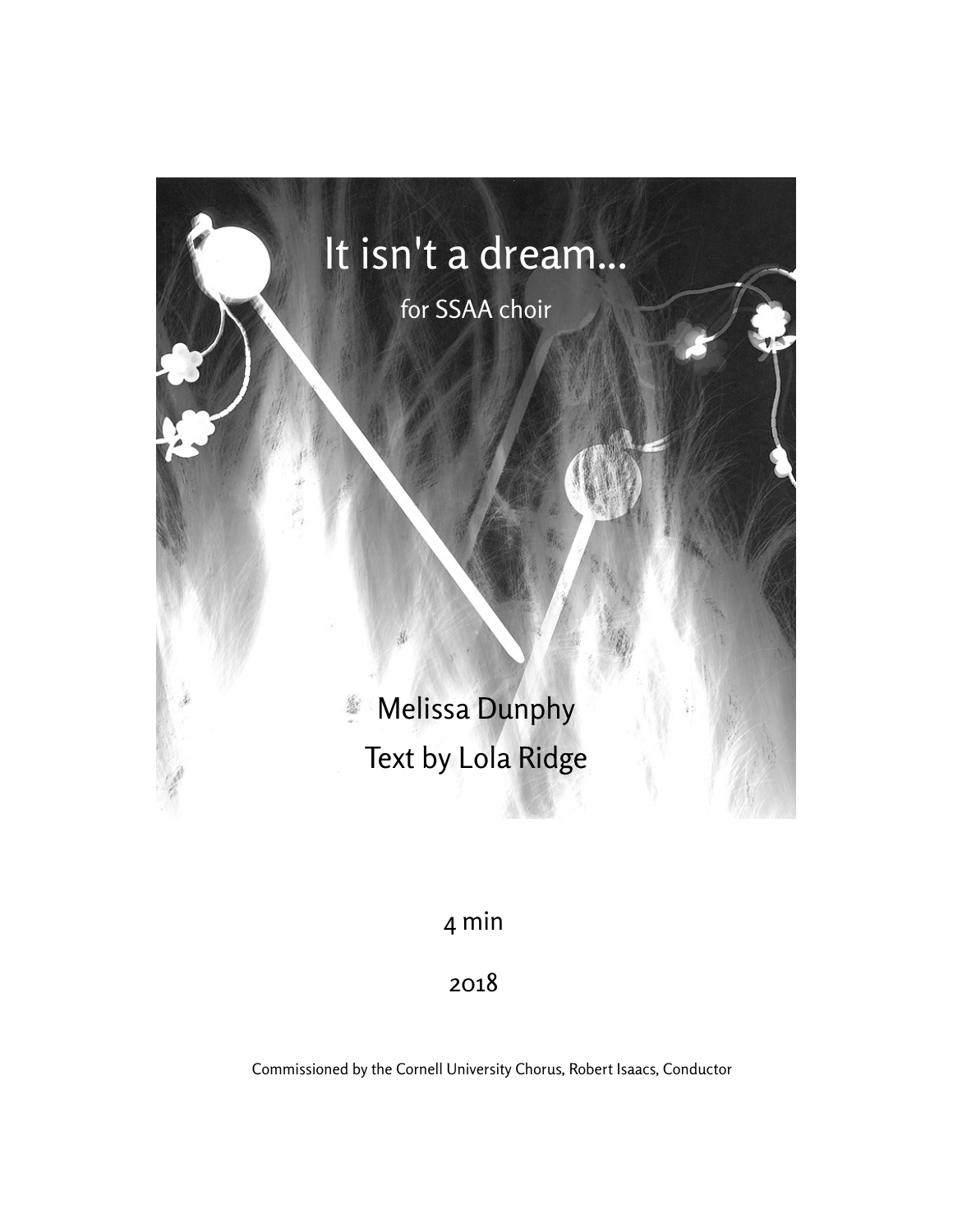## It isn't a dream... for SSAA choir

*Commissioned by the Cornell University Chorus, Robert Isaacs, Conductor*

It isn't a dream.... It comes again and again.... You hear ivy crying on steeples the flames haven't caught yet and images screaming when they see red light on the lilies on the stained glass window of St. Joseph. The girl with the black eyes holds you tight, and you run... and run past the wild, wild towers... and trees in the gardens tugging at their feet and little frightened dolls shut up in the shops crying... and crying... because no one stops... you spin like a penny thrown out in the street Then the man clutches her by the hair.... He always clutches her by the hair.... His eyes stick out like spears. You see her pulled-back face and her black, black eyes lit up by the glare.... Then everything goes out. Please God, don't let me dream any more of the girl with the black, black eyes.

—From *Sun-Up [I. Celia]* by Lola Ridge (1920)



103 Callowhill St., Philadelphia, PA 19123 (717) 214-6121 | www.mormolyke.com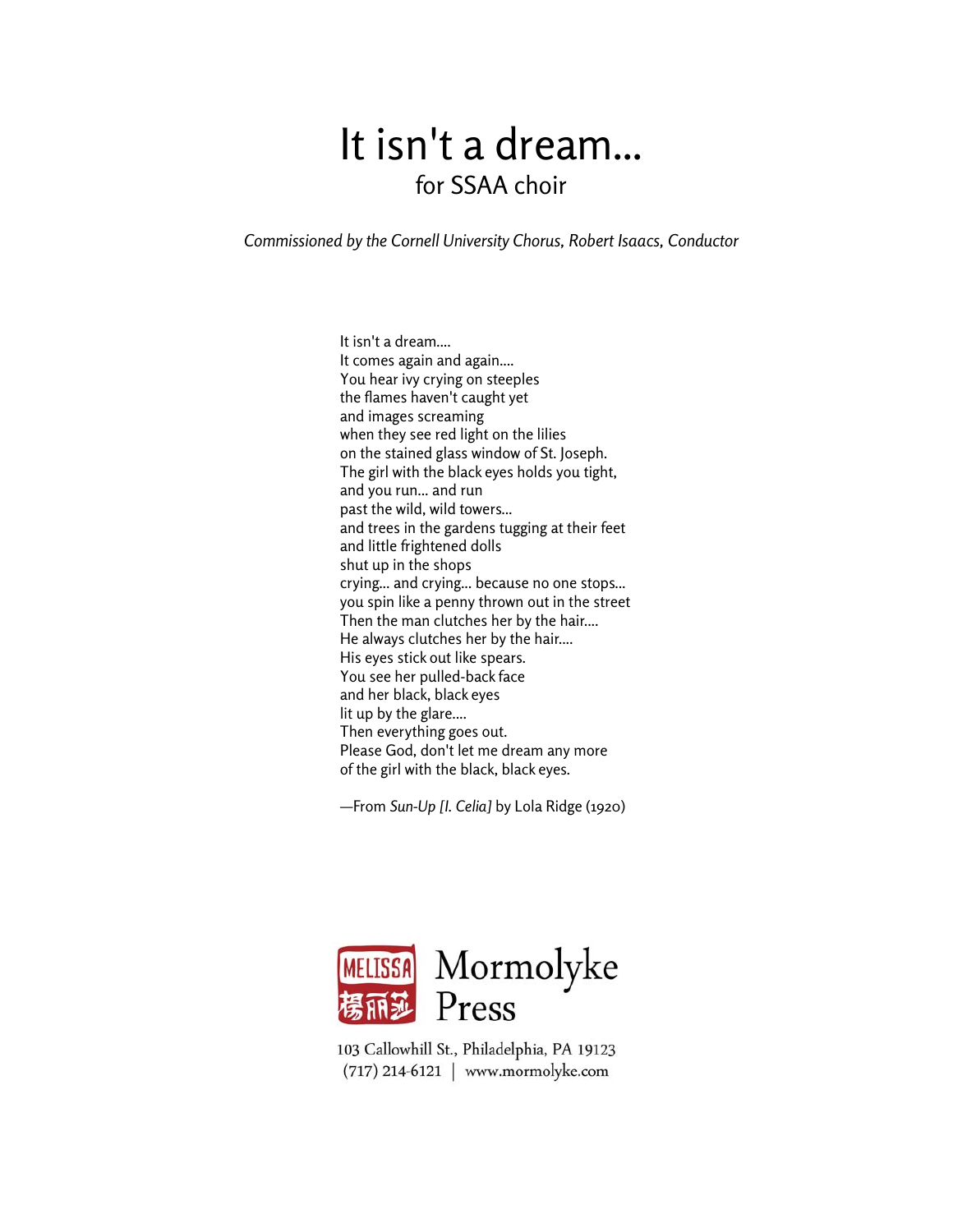## It isn't a dream...

Text by Lola Ridge Melissa Dunphy

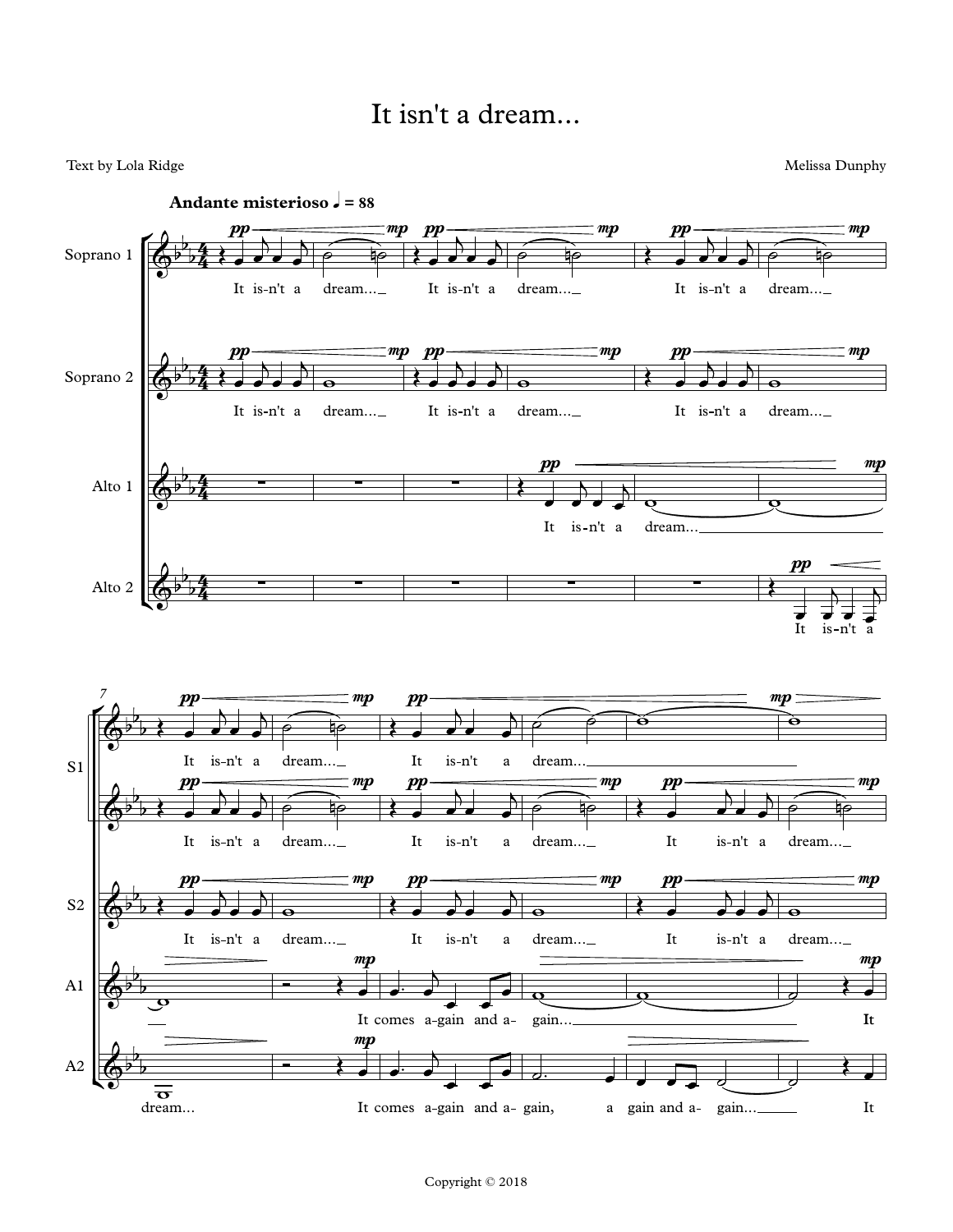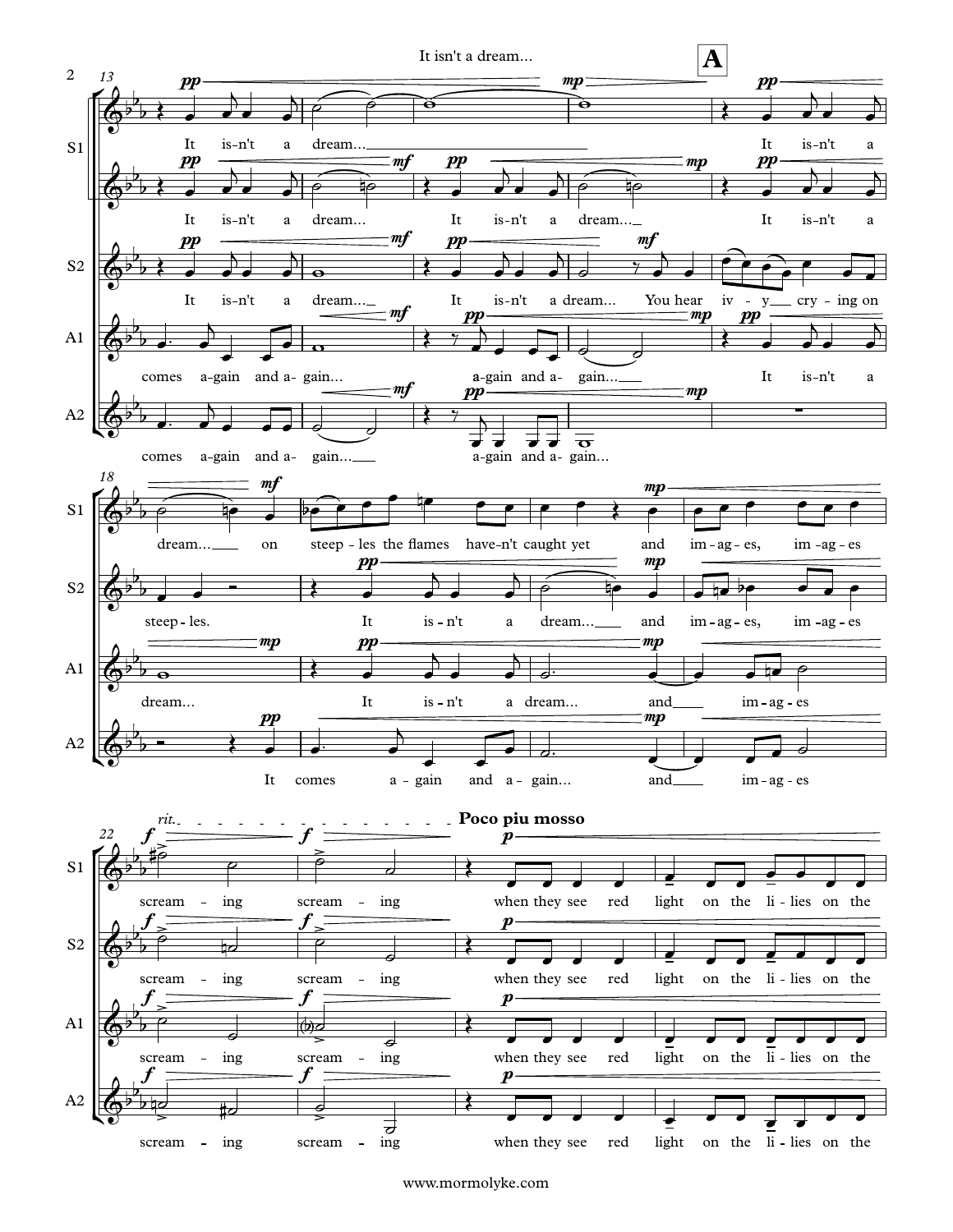It isn't a dream...

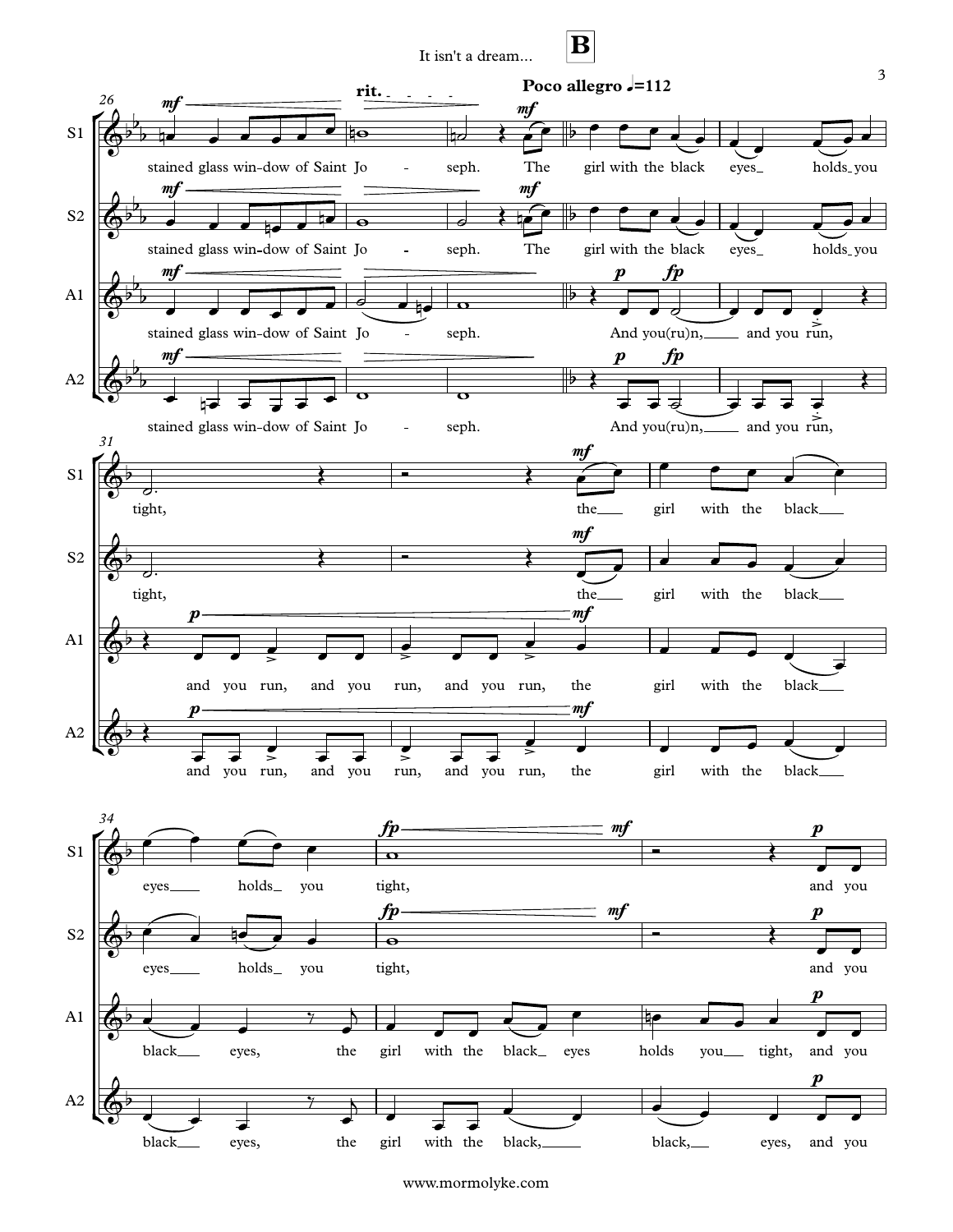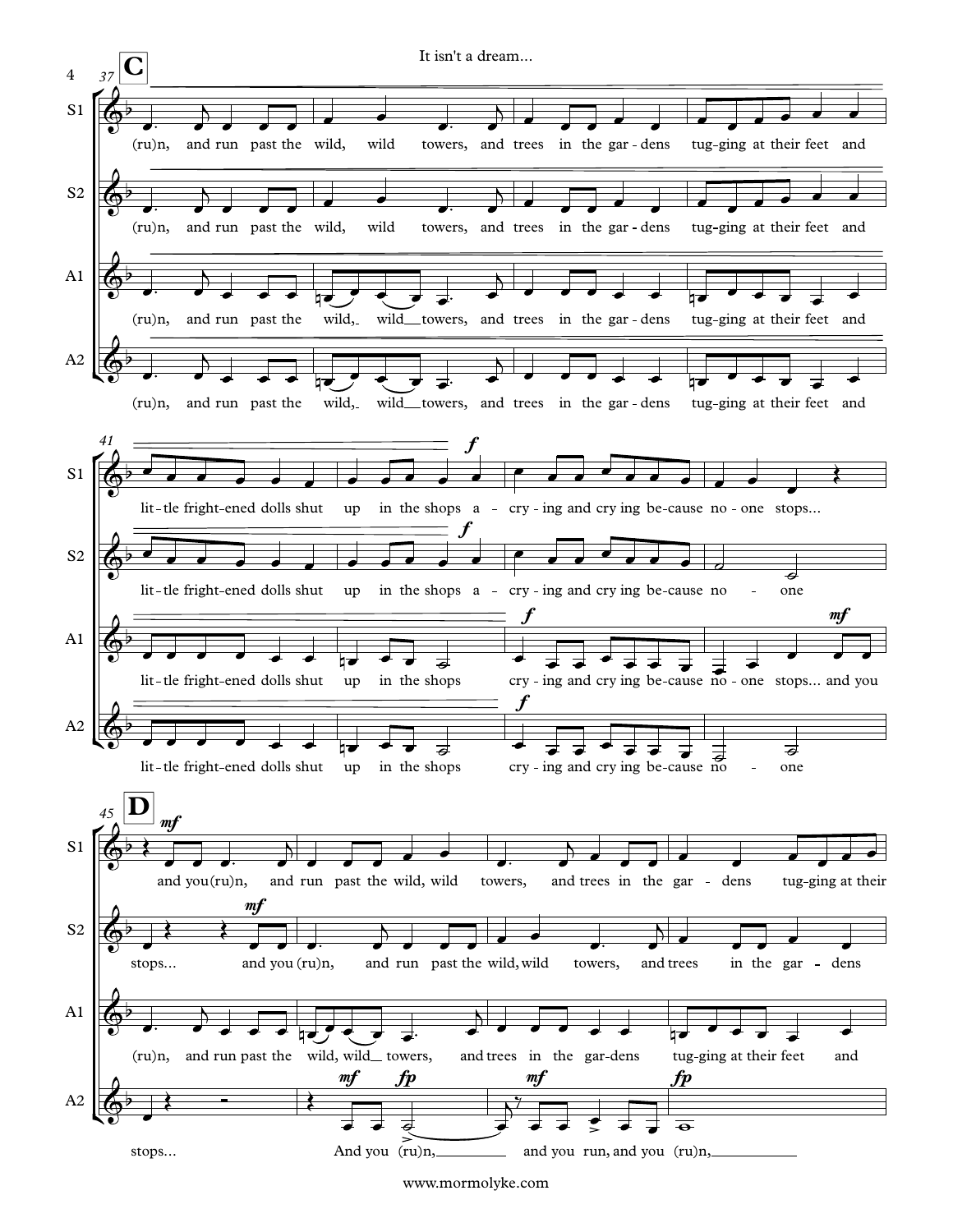

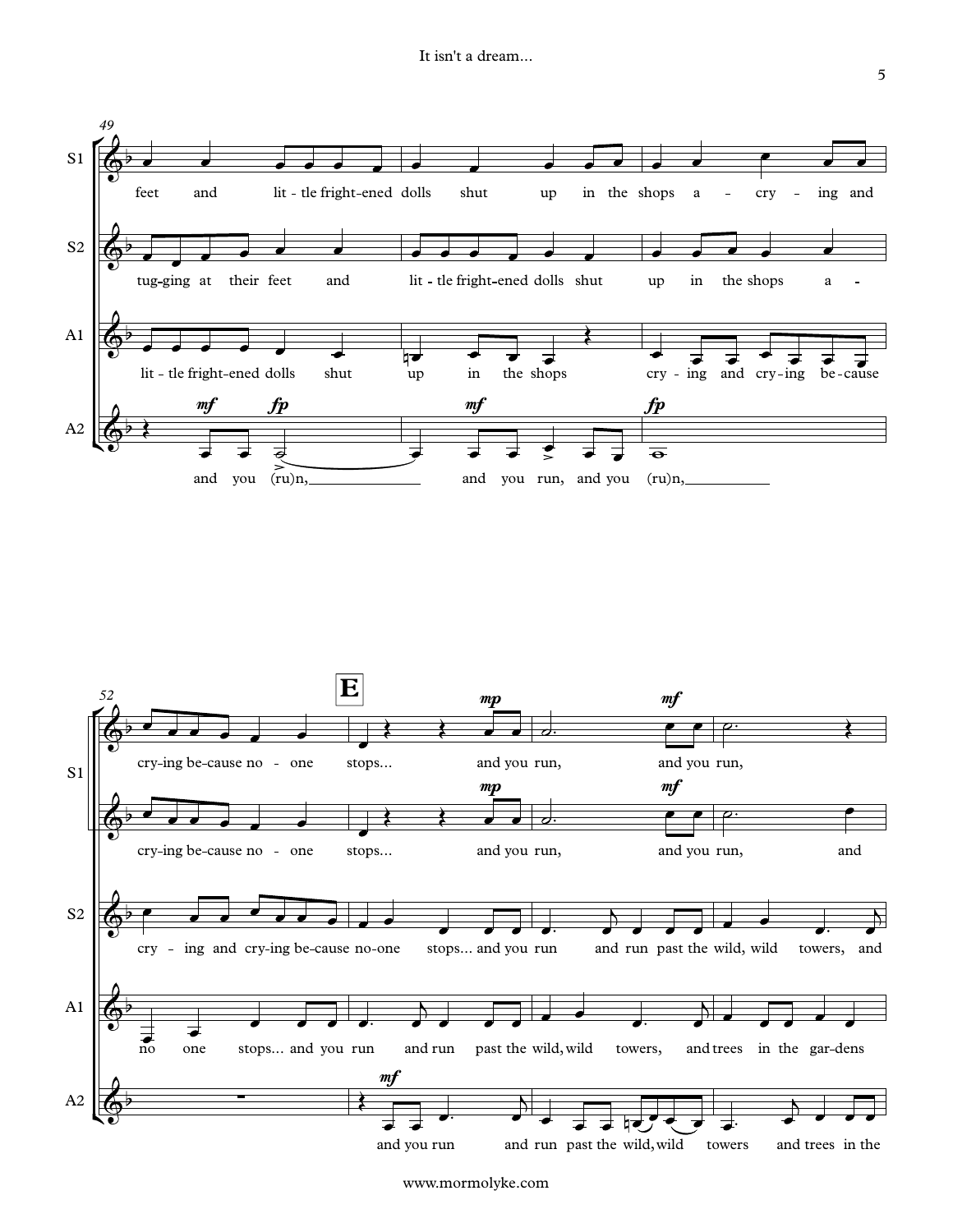



www.mormolyke.com

6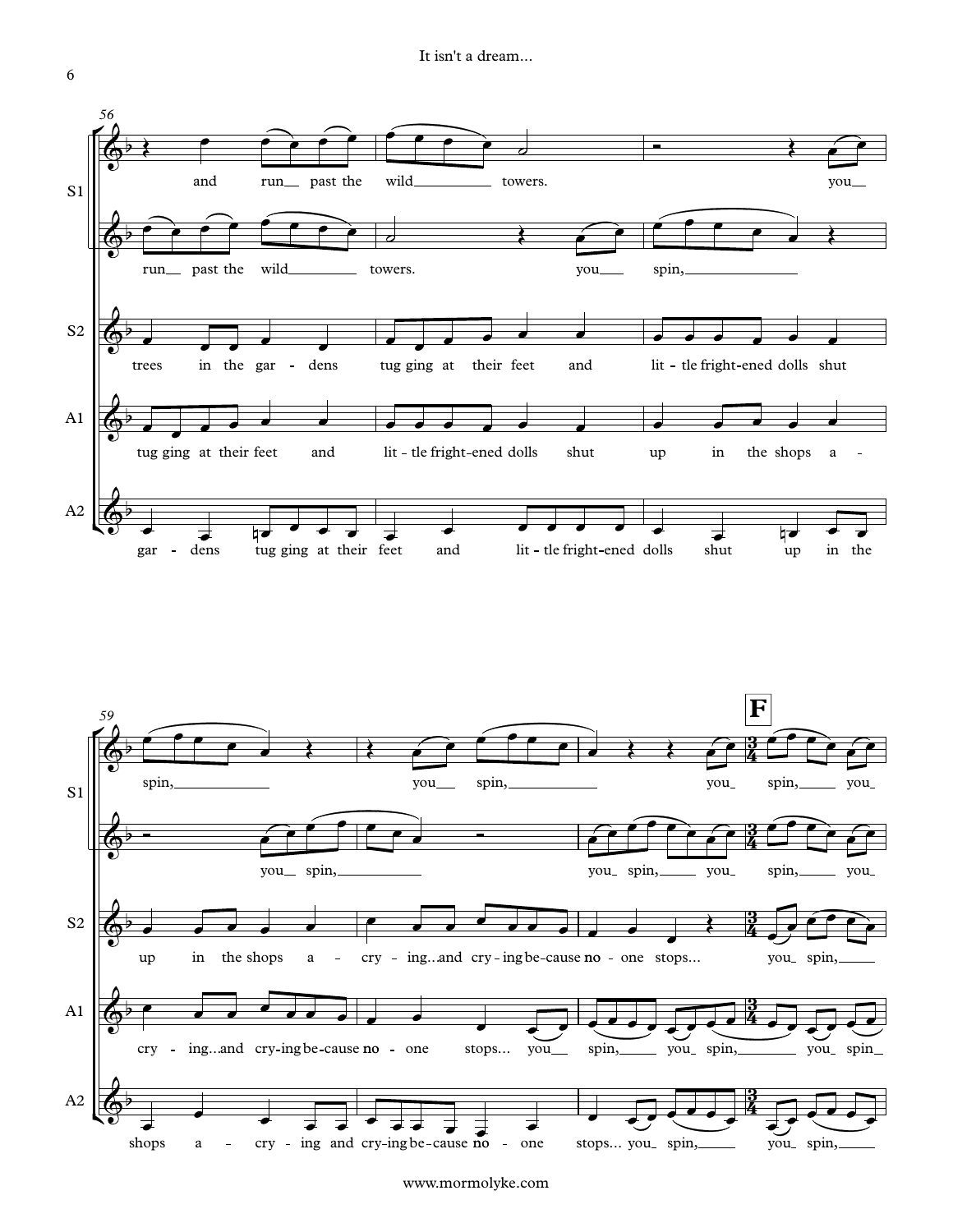It isn't a dream...